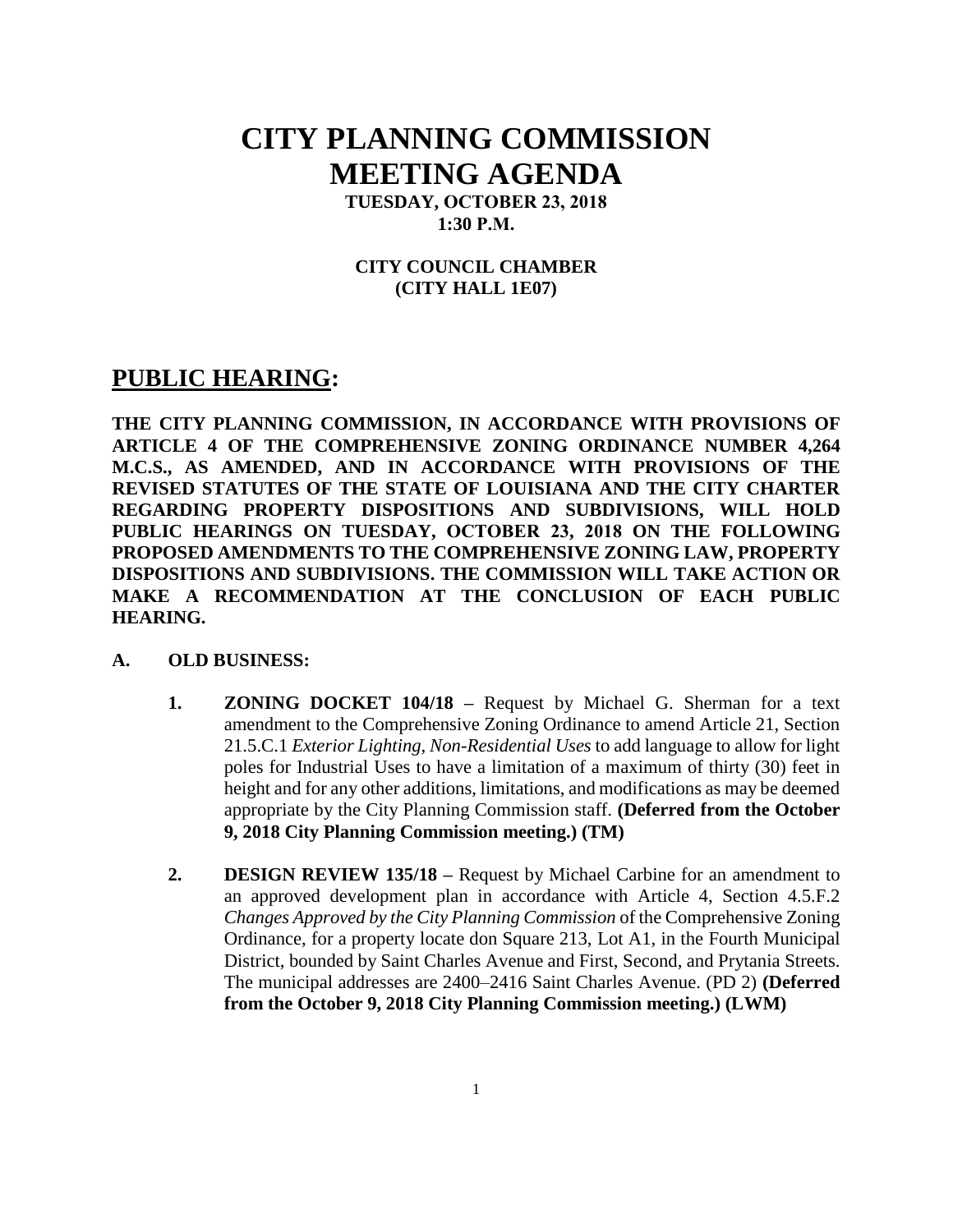#### **B. NEW BUSINESS:**

- **3. ZONING DOCKET 118/18 –** Request by Michael Waldo Mayer III for a conditional use to permit a bar (daiquiri shop) in an MU-1 Medium Intensity Mixed-Use District and a CPC Character Preservation Corridor Design Overlay District, on Square 195, Lot 25 or Lots B and C, in the First Municipal District, bounded by Saint Charles Avenue, Terpsichore Street, Euterpe Street, and Prytania Street. The municipal addresses are 1608-1610 Saint Charles Avenue. (PD 2) **(NJ)**
- **4. ZONING DOCKET 119/18 –** Request by Axis Millwork & Fabrication, LLC for a conditional use to permit a mini-warehouse in an MU-1 Medium Intensity Mixed-Use District and a GC Greenway Corridor Design Overlay District, on Square 500, Lot N or an undesignated lot, in the Second Municipal District, bounded by North Cortez Street, Toulouse Street, North Telemachus Street, and the Lafitte Greenway. The municipal address is 540 North Cortez Street. (PD 4) **(SL/LMM)**
- **5. ZONING DOCKET 120/18 –** Request by David G. Millaud for a zoning change from an HU-RS Historic Urban Single-Family Residential District to an HU-B1 Neighborhood Business District, in the Boulevard Heights Subdivision, Square B, Lots 26, 27, 28, and part of Lot 25, in the Third Municipal District, bounded by Gentilly Boulevard, Franklin Avenue, Iris Street, and Wisteria Street. The municipal address is 3670 Gentilly Boulevard. (PD 6) **(AW) (Withdrawn from the October 23, 2018 meeting and rescheduled to the November 13, 2018 meeting at the request of the applicant.)**
- **6. ZONING DOCKET 121/18 –** Request by AGA Development Partners, LLC for a conditional use to permit dwellings, above the ground floor in an S-B2 Suburban Pedestrian-Oriented Corridor Business District, an ENORC Eastern New Orleans Renaissance Corridor Use Restriction Overlay District, and a CT Corridor Transformation Design Overlay District, on Prairie Lands, Section A, Phase 1 and Phase 2, or Parts 25 and 27, or Parcel 23B and an undesignated lot, bound by Chef Menteur Highway, Michoud Boulevard, and Alcee Fortier Boulevard. The municipal addresses are 13707-13733 Chef Menteur Highway. (PD 10) **(HD)**
- **7. CANAL STREET STUDY** Request by City Council Motion M-18-200 for the City Planning Commission to conduct a public hearing and a study to (1) compile and summarize previous studies and advisory reports on the improvement of Canal Street between Claiborne Avenue and the Mississippi River, and (2) analyze new aspects of such, including, but not limited to: (a) Identifying key recommendations and barriers that have prevented those recommendations from being implemented; (b) Identifying gaps in knowledge, resources, and considerations relevant to restoring Canal Street as a key destination in the City; (c) Identifying opportunity sites for commercial or residential use; (d) Providing recommendations for incentivizing use of upper floors while discouraging demolition of historic structures; (e) Examination of whether encouraging upper floor development for the purpose of operating short term rentals along this corridor could spur